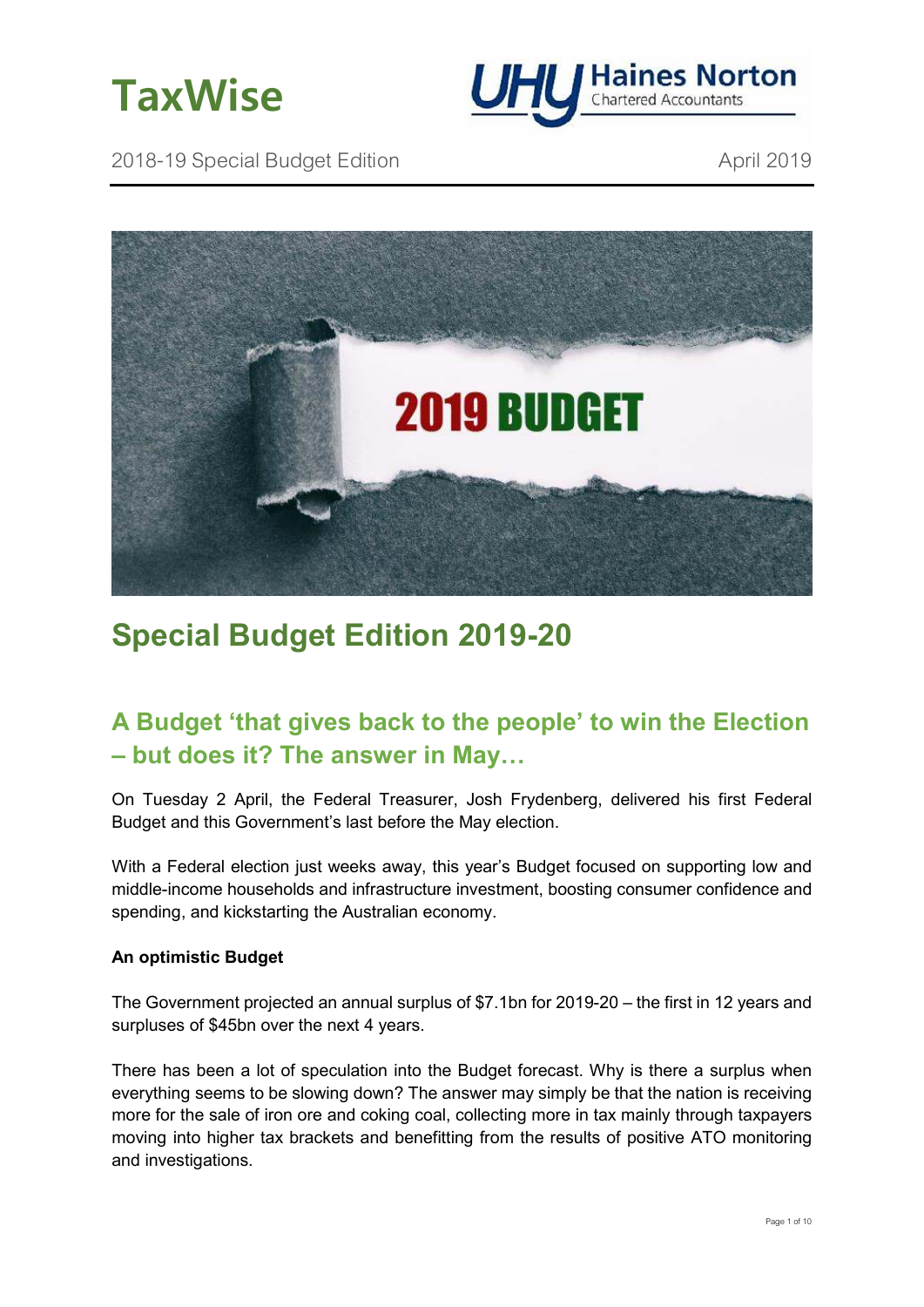# **Big picture overview**

The big picture highlights of this year's Budget:

- **Surplus:** Budget surplus of \$7.1bn in 2019-20 the first in 12 years
- **Debt:** Government debt to be cleared within 10 years
- **Economic growth:** Annual economic growth of 2.75% projected for 2019-20
- **Cap on tax to GDP:** Personal tax collected in any one year to be capped at 23.9% of GDP
- **Total tax receipts:** Total tax receipts (excluding GST) is expected to increase to \$399.2bn in 2019-20 – a 4.2% increase over the previous year.
- **Reduction in personal tax:** An almost immediate reduction in personal tax to those on low and medium incomes with the filing of the 2018-19 tax return
- **One-off energy payments:** This June, an immediate one-off cash payment to pensioners and those receiving support payments to assist in the payment of power accounts

The big question is: what will be the impact of the Federal election? The Opposition have stated that they will support tax cuts that are responsible and if they win, they will present a second Budget in August or September.

#### **Other announcements**

- **Health:** \$496m on cancer treatment; \$220m on medical research; \$200m to reduce out of pocket costs for scans; \$32m for breast cancer subsidised MRIs; \$20m for epilepsy support services
- **Education**: \$3.4m to encourage women into science, maths and tech careers
- **Children:** \$22.5m to create a National Centre for the Prevention of Child Sexual Abuse
- **Social security:** More in-home care places; \$78m housing for women and children fleeing family violence; \$285m before 1 July as an up-front cash payment to assist in the payment of power bills
- **Sports:** \$190m to upgrade female toilet blocks at sport grounds
- **Infrastructure:** \$5bn for building rail link to Melbourne airport; \$2.2bn to fix traffic black spots, potholes and bridges; \$253m upgrades to Sydney roads; \$40m for 5 new business cases for high-speed railway; \$500m for upgrade to Princes Highway; \$200m to form a 3<sup>rd</sup> crossing over the Hawkesbury River
- **Security:** \$570m more for counter-terrorism and anti-espionage operations; \$294m to upgrade security at airports
- **Online:** \$25m for privacy watchdog to investigate dodgy tech companies
- **Superannuation:** \$70m removing the work test for those aged 65 and 66 allowing them to make voluntary contributions to superannuation schemes; increase age for spousal contributions from 69 to 74, currently people over 70 cannot receive third party contributions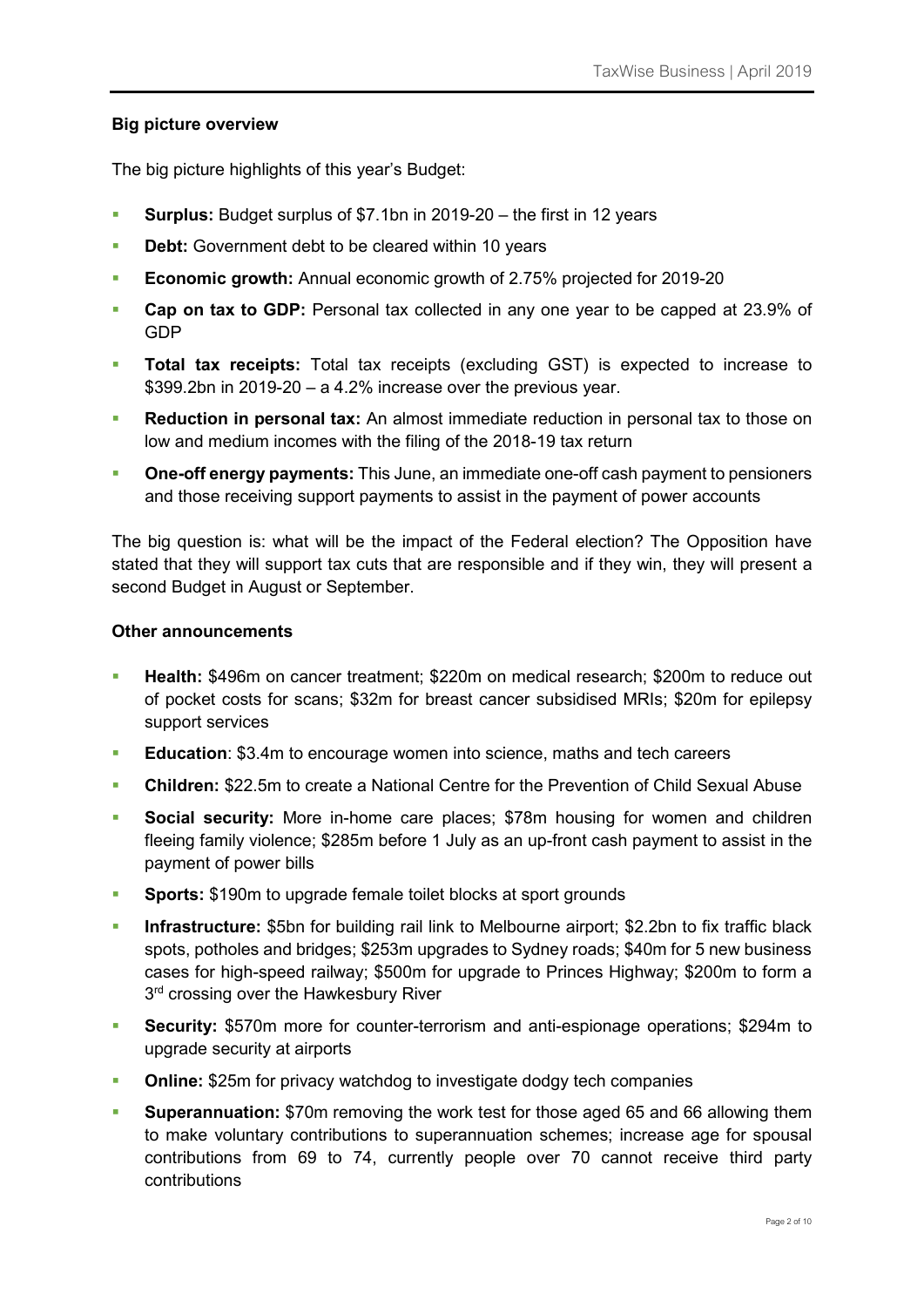- **Research and development incentive:** Cut back by \$1.35bn
- **Queensland floods and storms grants:** Tax exemptions for qualifying grants made to primary producers, small businesses and non-profits affected by the North Queensland floods (those of 29 January 2019) and to the primary producers in the Fassifern Valley for storm damage (October 2018).



# **How does the Budget impact individuals?**

Here are some of the measures that have come out of the Budget and how they impact individuals.

#### **Low and middle-income earners – tax cuts**

- **Bringing forward personal income tax cuts that have already been legislated for. Such** cuts are a substitute for wage increases. The tax reduction increases the available cash in the hand of the household.
- This tax cut is a deduction against tax payable reducing the tax that is payable. It is available only to those that have taxable income and file tax returns and will not be refundable.
- With the filing of the 2018-19 tax return, single income families earning up to \$126,000 will receive an immediate tax reduction of \$1,080. For dual income families, this reduction will be \$2,080. These cuts immediately increase available cash to the household. Over 4.5m personal taxpayers will enjoy the full benefit and another 5.5m will enjoy a progressively lower benefit.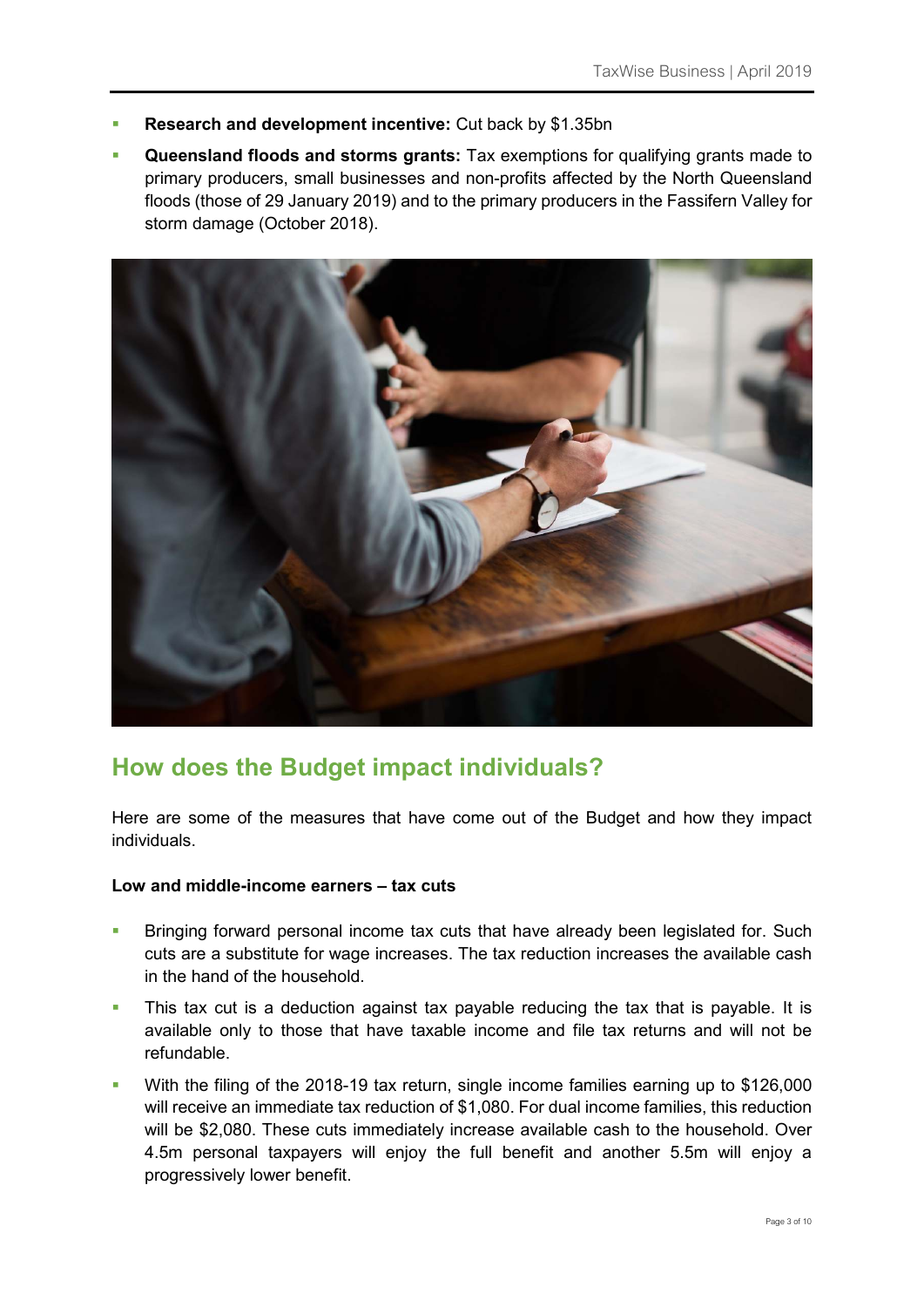- From 1 July 2024, for those earning between  $$45,000 $200,000$ , the tax rate of 32.5% is reduced to 30%. This will mean that from that date, 94% of personal taxpayers will be on a tax rate of no more than 30%.
- From 2023-24 there will be four tax rates for all personal taxpayers:

| <b>Taxable income</b> | Tax rate |
|-----------------------|----------|
| Up to \$18,200        | Nil      |
| $$18,201 - $45,000$   | 19%      |
| \$45,001 - \$200,000  | 30%      |
| $$200,001 +$          | 45%      |

By 2024-25, 60% of all personal income tax will be paid by the top 20% of taxpayers.

#### **Tables:**

The effect of these changes are shown in the tables below taken from the Budget papers.

# **Table A: Tax break**

# **Dual income couple, equal income split (\$)**

| <b>Taxable</b><br>income<br>Spouse1 | Taxable<br>income<br>Spouse <sub>2</sub> | <b>Household</b><br>taxable<br>income | <b>Current</b><br>tax<br>liability | 2018-19<br>tax relief | 2022-23<br>tax relief | 2024-25<br>tax relief |
|-------------------------------------|------------------------------------------|---------------------------------------|------------------------------------|-----------------------|-----------------------|-----------------------|
| 30,000                              | 30,000                                   | 60,000                                | 4,794                              | 510                   | 510                   | 510                   |
| 60,000                              | 60,000                                   | 120,000                               | 24,294                             | 2,160                 | 2.160                 | 2,910                 |
| 90,000                              | 90,000                                   | 180,000                               | 45,464                             | 2,430                 | 2,430                 | 4,680                 |
| 120,000                             | 120,000                                  | 240,000                               | 68,864                             | 630                   | 5.130                 | 8,880                 |
| 200,000                             | 200,000                                  | 400,000                               | 134,464                            | 270                   | 5,130                 | 23,280                |

#### **Single person household (\$)**

| <b>Taxable</b><br>income | <b>Current tax</b><br>liability | 2018-19 tax<br>relief | 2022-23 tax<br>relief | 2024-25 tax<br>relief |
|--------------------------|---------------------------------|-----------------------|-----------------------|-----------------------|
| 30,000                   | 2,397                           | 255                   | 255                   | 255                   |
| 60,000                   | 12,147                          | 1,080                 | 1,080                 | 1,455                 |
| 90,000                   | 22,732                          | 1,215                 | 1,215                 | 2,340                 |
| 120,000                  | 34,432                          | 315                   | 2,565                 | 4,440                 |
| 200,000                  | 67,232                          | 135                   | 2,565                 | 11,640                |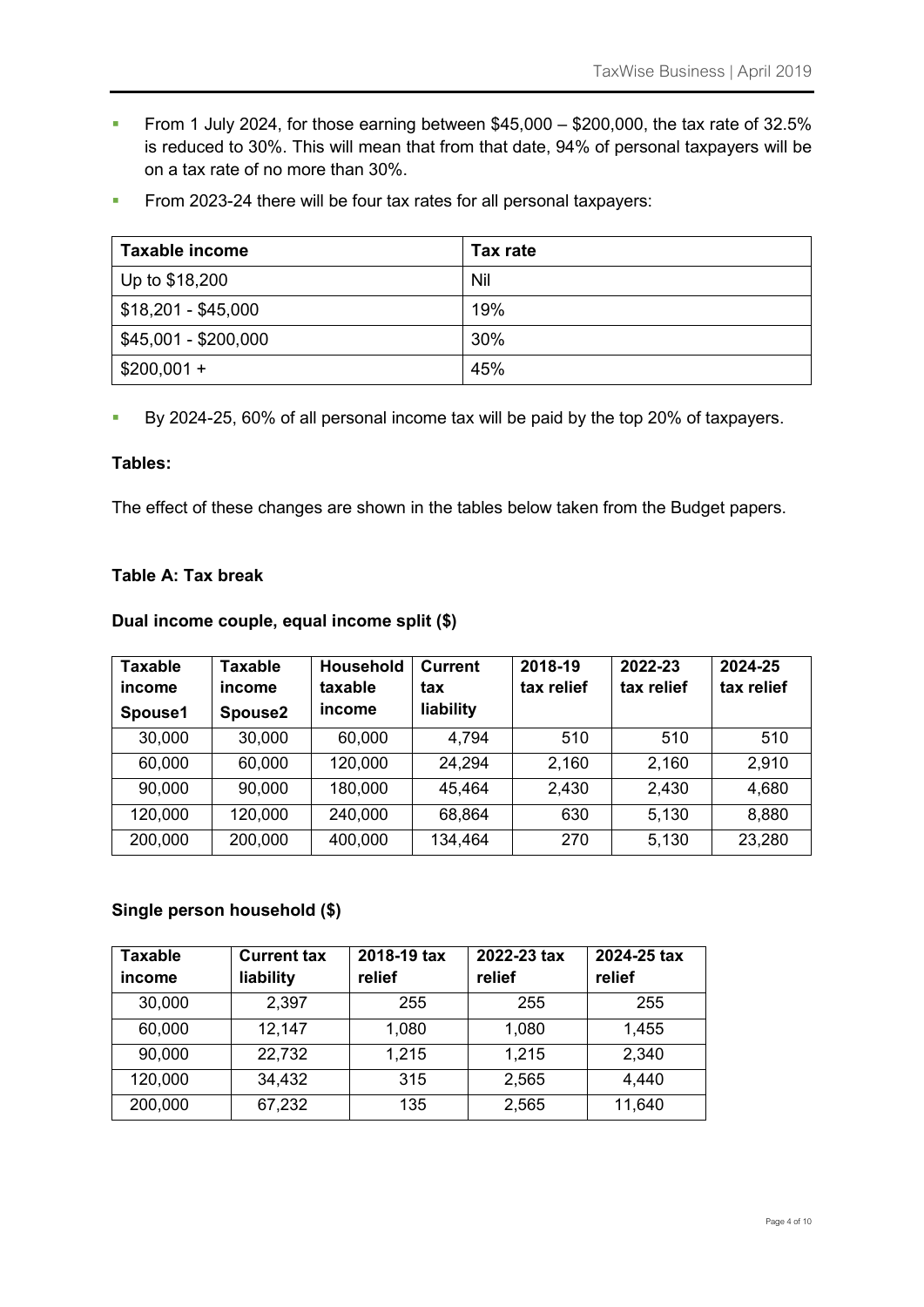# **Table B: Tax rates from 2024/2025**

| Rate                                        | <b>Current</b>     | <b>From 2024-25</b> | <b>New thresholds</b><br>in 2024-25 |
|---------------------------------------------|--------------------|---------------------|-------------------------------------|
| Tax free                                    | $0 - 18,200$       | Tax free            | Up to \$18,200                      |
| $19.0\%$                                    | $18,201 - 37,000$  | $19.0\%$            | $18,201 - 45,000$                   |
| 32.5%                                       | $37,001 - 87,000$  | 30.0%               | $45,001 - 200,000$                  |
| 37.0%                                       | $87,001 - 180,000$ |                     |                                     |
| 45.0%                                       | >180,000           | 45.0%               | > 200,000                           |
| Income tax offsets (\$per year, per person) |                    |                     |                                     |
| Low income                                  | Up to $445$        |                     | Up to 70                            |

#### **Income tax rates by income range (\$)**

# **Table C: Proportion of taxpayers in each tax bracket, 2017-18**



*Source: Australian Financial Review, 3 April 2019* 

# **Energy Assistance Payment to pensioners and those receiving support payments**

Before 30 June 2019, a one-off cash payment may be offered to pensioners and those receiving support payments to assist with the payment of energy accounts. Payments are to be \$75 for singles and \$125 for couples.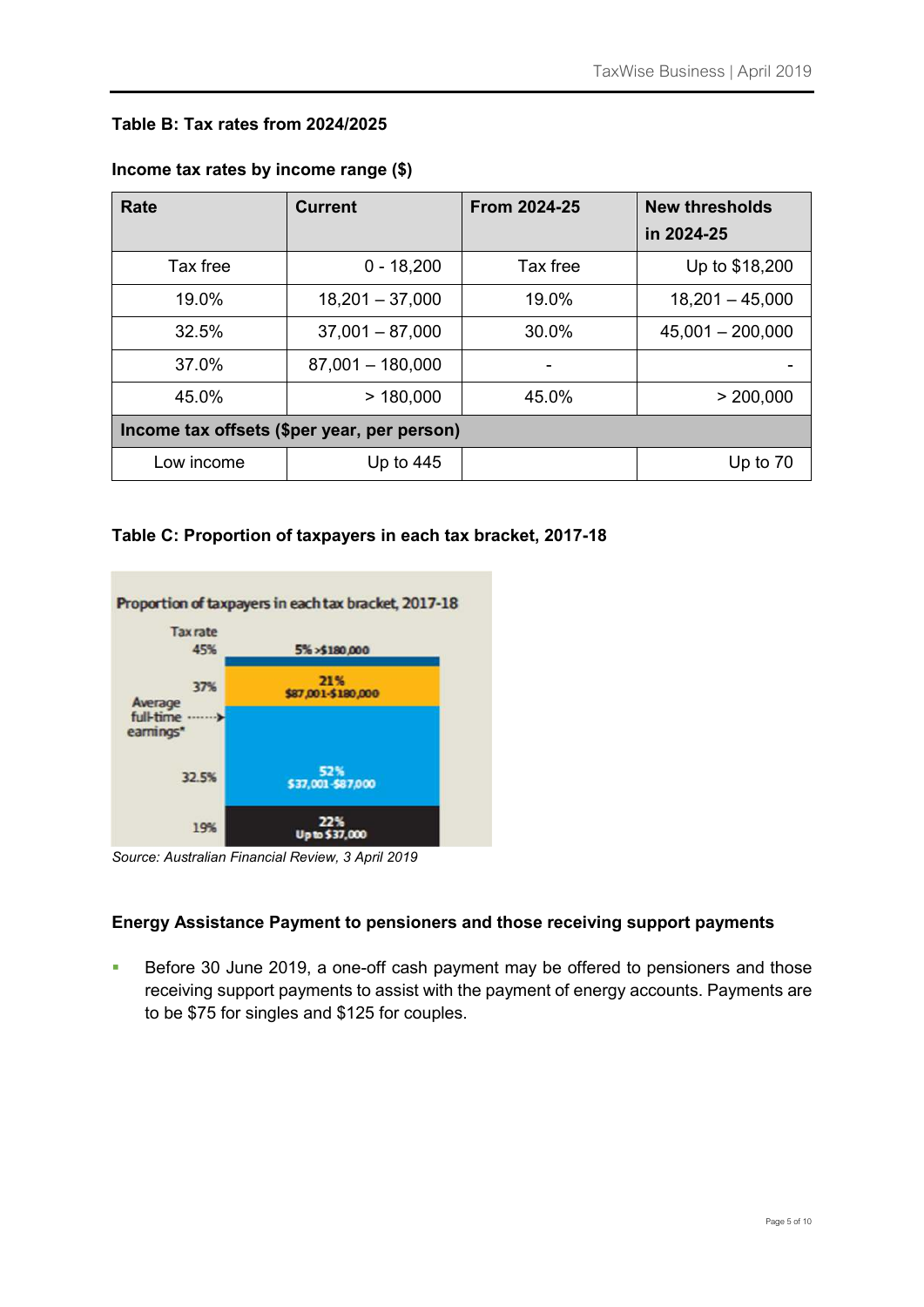

# **How does the Budget impact small businesses?**

Here are some of the measures that have come out of the Budget and how they impact small businesses.

# **Immediate tax write-off for new purchases costing under \$30,000**

- From Budget night until June 2020, there will be an immediate write-off for each asset purchased costing up to \$29,999.99 for business with turnover up to \$50m. This extends measures introduced last year. Previously, instant write-offs were limited to asset purchases costing below \$19,999.99 (increased to \$24,999.99 in January 2019) and for those with turnover under \$10m.
- Small businesses with turnovers of less than \$10m can continue to use tax depreciation pooling for assets costing over \$30,000 and depreciate at 15% in the first year and 30% thereafter. If the pool balance falls below \$29,999.99, they can be written off immediately.
- Medium businesses with turnovers of between \$10m to \$50m are required to follow the annual depreciation rules with no immediate write-off for balance below \$29,999.99.

# *Note!*

- The instant write-off thresholds are:
	- \$19,999.99 from 1 July 2018 to 28 January 2019 (businesses with turnovers of less than \$10m)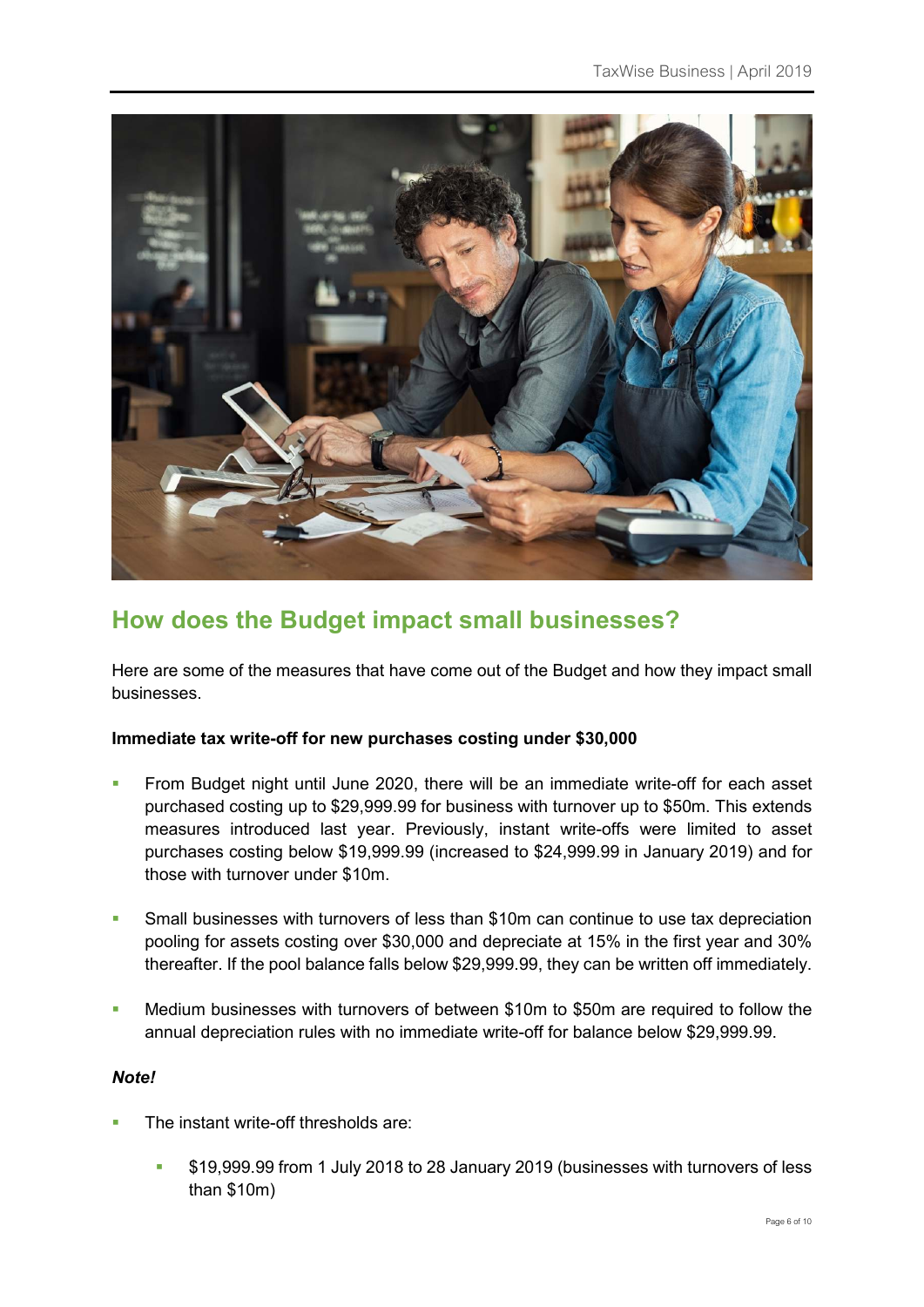- **\$24,999.99 from 28 January 2019 to 2 April 2019 (for businesses with turnovers of** less than \$10m)
- \$29,999.99 from 2 April 2019 to 30 June 2020 (for businesses with turnovers of less than \$50m)
- If claiming GST, the instant write-off cost excludes GST. If *not* claiming GST, the instant write-off cost includes GST.
- You can have more than one write-off depending on the number of assets purchased.
- Assets can be new or second-hand.
- The instant asset write-off can be claimed in the year of first use or if installed and ready to use.

# *Tip!*

Always discuss with your tax adviser when considering purchasing assets or businesses. The way assets are described, documented, and the timing of purchase are important and may impact the claiming of the instant write-off.

# **Small business tax rates going forward**

- 2020-21: For unincorporated businesses, the small tax discount rate will be 13% and 16% for the years after that. The discount rate until then will continue to be 8%.
- 2021-22: For companies with turnover below \$50m, a tax rate of 25% will apply. The tax rate until then will be 27.5%.

# **Other announcements that will help small and medium businesses**

#### **Making it easier, quicker and cheaper to resolve tax disputes**

- A new tax division dedicated to small business
- The ATO will pay reasonable costs when their decisions are questioned

#### **Improving access to advice**

<sup>1</sup> 10 tax clinics across the country, to provide free advice on tax

#### **Improved access to finance**

A new \$2bn Australian Business Securitisation Fund to enhance access to finance

#### **Making invoicing easier**

 A new e-invoicing system that will help to save on cost of doing transactions and increase global trade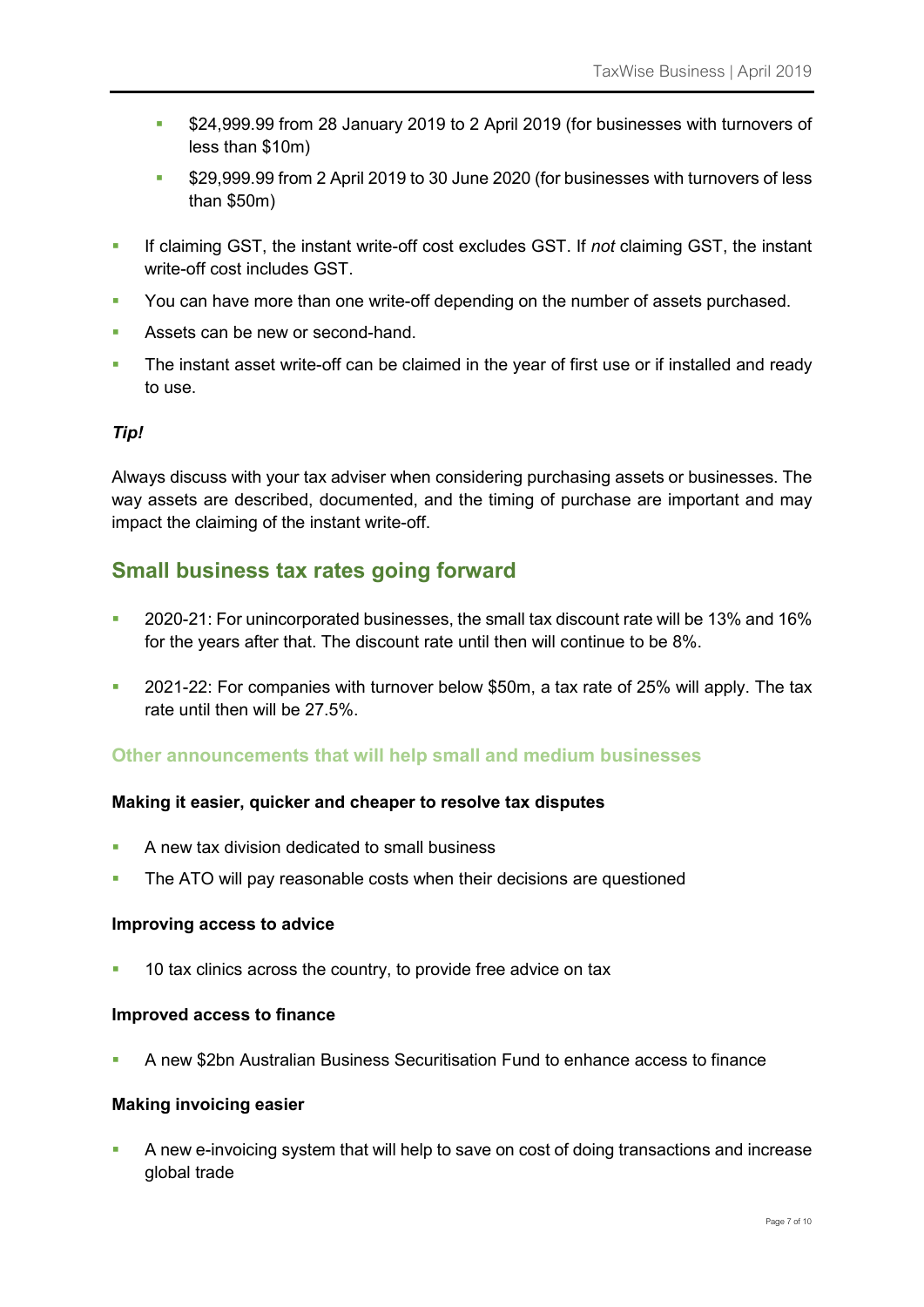#### **Cutting red tape**

Streaming the GST return by reducing questions

#### **Improving digital capacity**

Appointing a non-Government agency to enhance capacity

#### **Apprentices – Skills package**

- Increase in cash incentives to encourage the creation of 80,000 new apprenticeships in the following trades – carpenters and joiners; plumbers; hairdressers; air-conditioning and refrigeration mechanics; bricklayers and stonemasons; plasterers; bakers and pastry cooks; vehicle painters; wall and floor tilers and arborists.
- Employers will receive cash incentive payments of \$8,000 per placement double the existing rate. Employers will be eligible for \$3,500 after 12 months and \$4,500 at completion of the apprenticeship.
- The new apprentices will receive a \$2,000 cash payment (\$1,000 after 12 months and \$1,000 on completion).

#### **Beware tax crackdown on tax dodging and welfare cheating**

- An additional \$1bn over 4 years has been given to the ATO to boost their continuous review of those who are not paying their fair share of tax. The ATO has stated that they will increase their focus and investigations on accountants; lawyers; bankers; wealthy families and international companies. \$3.6bn is expected to be recovered from this work.
- Expect the tax returns of landlords to be closely reviewed and investigated. The ATO has said that nine out of 10 tax returns reviewed recently had property related errors. In total, \$47.4bn had been claimed as expenses and \$44.1bn returned as rental income. Further, the ATO said that in 2016-17, 1.3m taxpayers made combined losses of \$12bn from renting houses and units – 60% of rental properties returns showed losses and only 40% profit.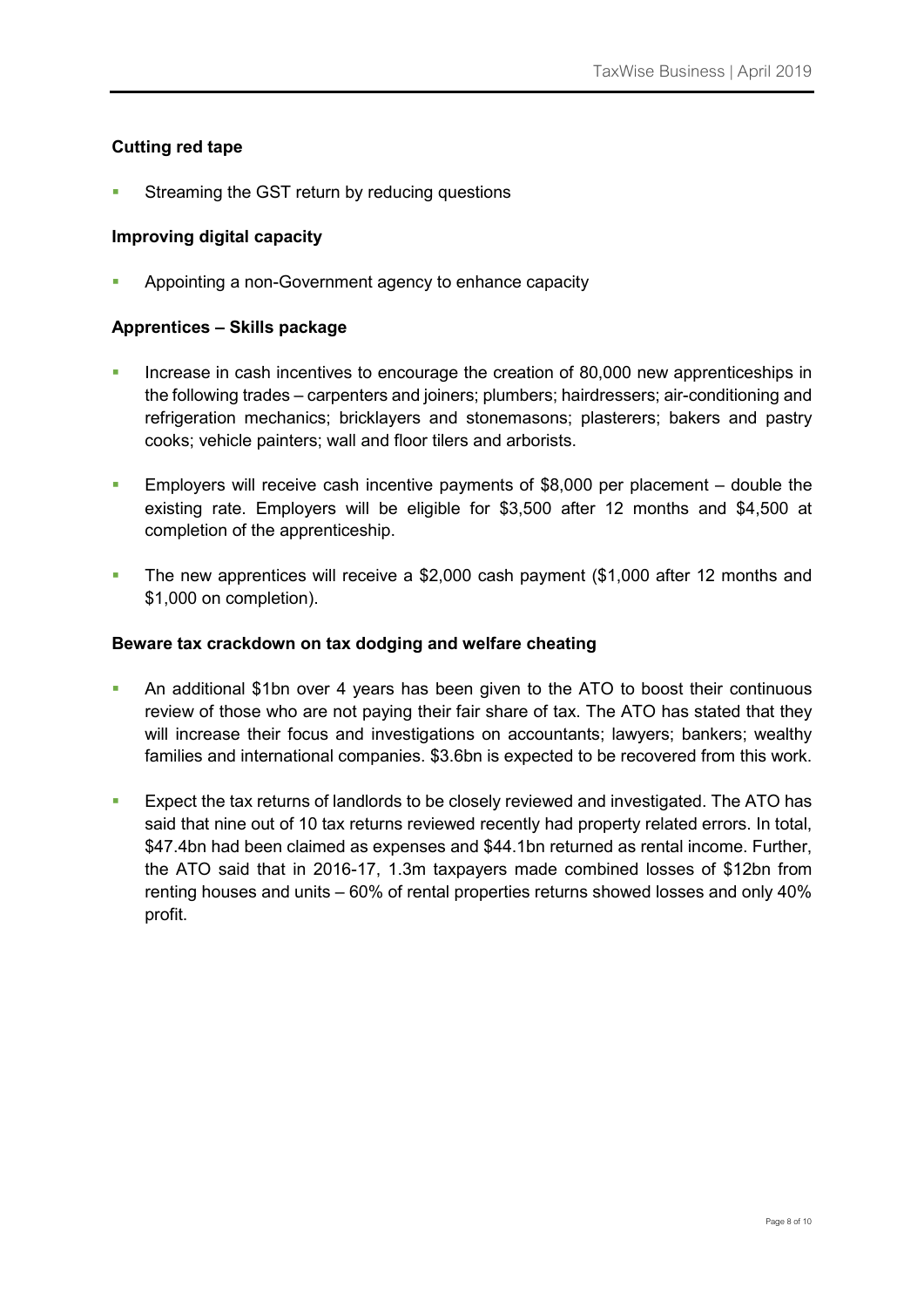

**How does the Budget impact on large businesses?** 

- No tax increases or tax breaks were announced but there was confirmation that the ATO will increase their monitoring of, and investigation into, tax avoidance. A tax 'management' plan needs to be in place to support the reporting of results and the correct tax being paid.
- The ATO reported last month that since 1 July 2016, \$12.9bn in additional tax had been collected from public companies, multinationals and high wealth individuals.

# **Note!**

Talk to your tax adviser about any questions that arise or the impact that the Budget may have in your personal circumstances.